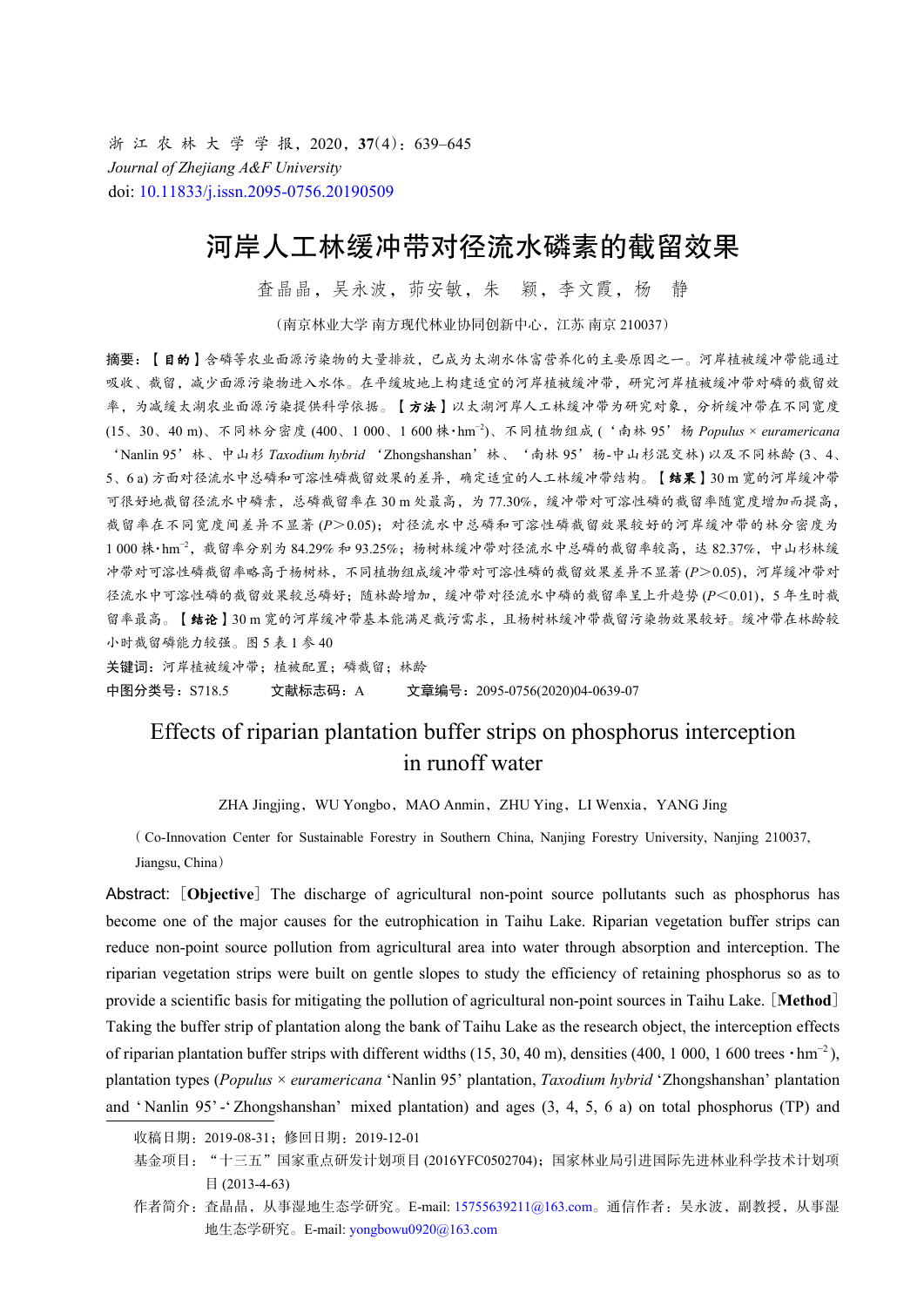dissolved phosphorus (DP) in surface runoff water were studied to determine the suitable structure of vegetation buffer strips. [**Result**] The 30 m wide buffer strips had the optimal effect on intercepting phosphorus in runoff water, and the TP interception rate was the highest at 30 m, 77.30%. The interception rate of DP increased with the increase of buffer strips width but there existed no significant difference between different widths of buffer strips in terms of DP interception rate  $(P > 0.05)$ . The stand density of riparian buffer strip with good interception effect on TP and DP in runoff water was 1 000 trees  $\cdot$ hm<sup>-2</sup>, and the interception rate was 84.29% and 93.25%, respectively. The 'Nanlin 95' plantation could intercept 82.37% TP in runoff water while the interception rate of 'Nanlin 95'- 'Zhongshanshan', the mixed plantation on DP was a little higher than that of 'Nanlin 95' plantation, but the interception rate of DP in the buffer strips of different plant compositions was not significant different  $(P>0.05)$ . The effect of buffer strips on interception of DP in runoff water was better than that on TP. With the increase of plantation age, the interception rate of phosphorus in runoff water increased gradually  $(P<0.01)$ , and reached the highest at the age of 5. [**Conclusion**] The 30 m wide buffer strips can meet the requirement of pollution interception, and the ' Nanlin 95' plantation buffer strips have good interception effect on phosphorus. Besides, the buffer strips have stronger phosphorus interception capacity at a young age. [Ch, 5 fig. 1 tab. 40 ref.]

Key words: riparian vegetation buffer strip; vegetation configuration; phosphorus interception; plantation age

近年来,由于生活污水、化肥农药等面源污染物质的排放,太湖水体富营养化日益突出,受到了社 会广泛关注。有研究认为,过量使用化肥农药是造成太湖水质低下的主要原因之一,农田径流中氮磷流 失量与肥料投入水平显著相关,施肥量远大于作物需求量,氮磷一直处于盈余状态<sup>[\[1\]](#page-4-0)</sup>。在土壤-作物系统 中,随降水径流和渗漏排出农田的氮素中有 20%~25% 是当季施用的氮素,而当季作物对磷肥的利用率 只有 5%~15%,约 75%~90% 的磷滞留在土壤中。长期过量施用磷肥会导致农田耕层土壤处于富磷状 态,磷可通过地表径流等加速向水体迁移[[2\]](#page-4-1)。2010−2017 年以来太湖水体总氮含量呈大幅度下降趋势, 而总磷含量基本呈上升趋势[\[3](#page-4-2)]。河岸植被缓冲带是一个由土壤、水、植被等构成的生态系统,可通过植 物吸收、土壤吸附等一系列物理、化学和生物等方式,阻止径流水中的磷进入水体[\[4](#page-4-3)],被认为是面源污 染防治的最佳管理措施<sup>[\[5](#page-4-4)−[6\]](#page-4-5)</sup>。不同缓冲带截留磷的效率差异较大,截留功能受河岸带植物状况、宽度、 坡度、土壤类型等影响<sup>[[7](#page-5-0)]</sup>。国外对河岸植被缓冲带开展了较多的研究,主要以森林缓冲带为研究对象<sup>[\[8](#page-5-1)−[9\]](#page-5-2)</sup>。 中国关于植被缓冲带的研究开展较晚,研究对象多以灌木、草本为主[\[10](#page-5-3)−[12](#page-5-4)],而乔木缓冲带研究较少[[13\]](#page-5-5), 且关于平缓坡度缓冲带的研究相对较少。本研究以太湖流域河岸人工林为研究对象,对比分析平缓坡地 上不同宽度、植被组成和林龄河岸植被缓冲带对上游径流水中总磷和可溶性磷的去除差异,以期为太湖 流域适宜河岸植被缓冲带的构建提供科学依据。

1 研究区与研究方法

#### **1.1** 研究区概况

研究区位于江苏省宜兴市周铁镇沙塘港村 (31°07′~31°37′N,119°31′~120°03′E) 东部,太湖西部沿 岸,农田下游,与太湖间相隔一个沿湖大堤。气候类型属亚热带季风气候,四季分明,雨量充沛,气候 温和湿润,年均气温为 15.7 ℃,无霜期为 239 d,年均降水量为 1 277.1 mm,多集中于夏季 (6−8 月)。 土壤类型为中性重壤质黄土,土质均匀,土壤容重为 1.38 g·cm−3。周边居民主要以农业为主,种植水稻 *Oryza sativa*、小麦 *Triticum aestivum* 和油菜 *Brassica napus* 等农作物。树种为太湖流域常见的中山杉 *Taxodium hybrid*'Zhongshanshan'和'南林 95'杨 *Populus* × *euramerican*a'Nanlin 95',林龄 6 a,平 均树高 4.6 m,胸径 5.2 cm,林下为自然更新的草本[植物,](#page-2-0)以芦苇 *Phragmites australis* 为主。人工林样地 共设置 400、1 000 和 1 600 株·hm<sup>-2</sup> 等 3 个林分密度 ([表](#page-2-0) [1\)](#page-2-0)。

#### **1.2** 样地设置

缓冲带分为 8 个小区 (20 m×50 m),坡度比为 1∶250。各样地平行排列,与地表径流方向垂直,每个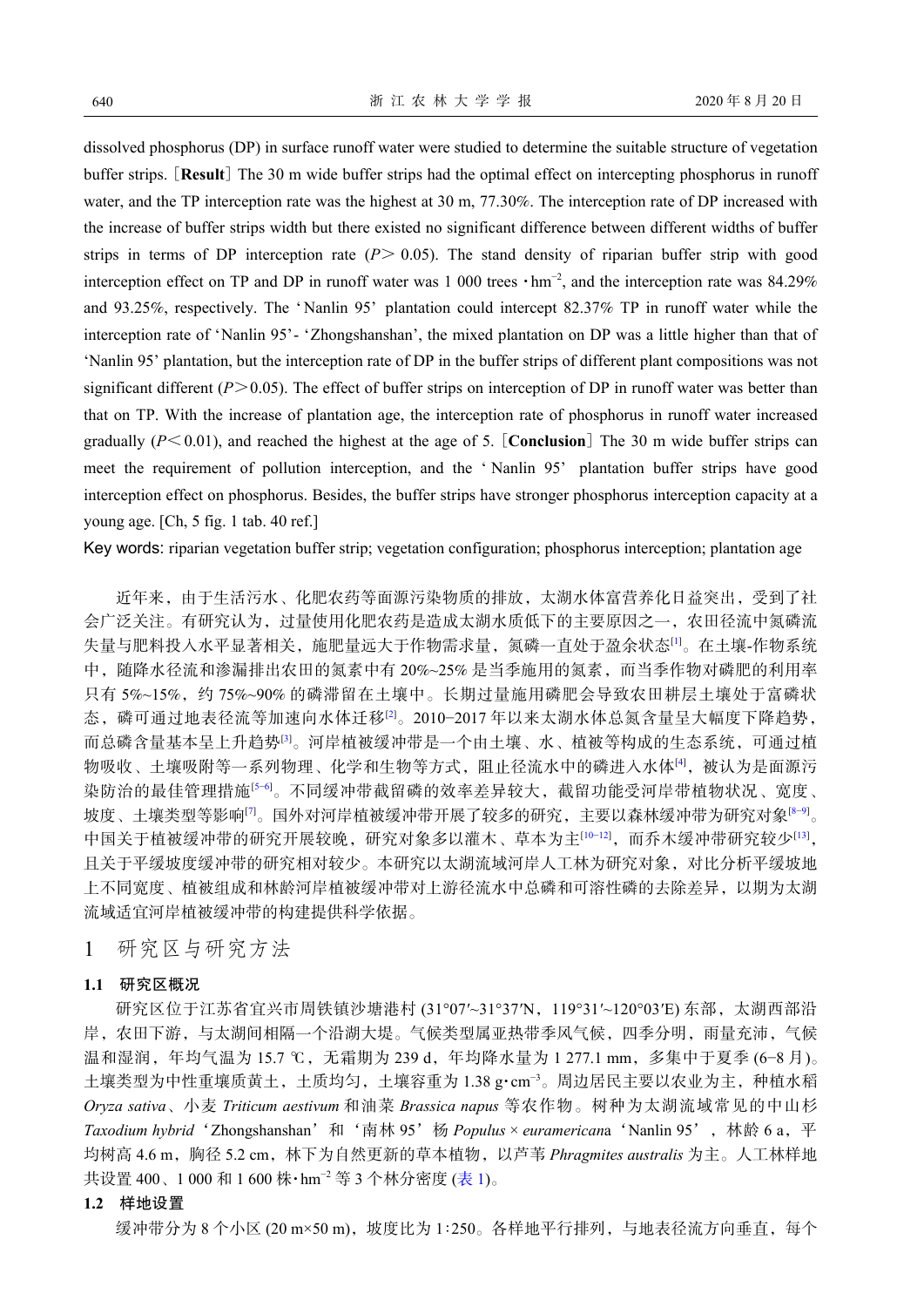<span id="page-2-0"></span>表 **1**  样地植被配置

| Allocation of vegetation in the experiment plots<br>Table 1 |                |                            |      |          |                            |
|-------------------------------------------------------------|----------------|----------------------------|------|----------|----------------------------|
| 样地设置                                                        | 植被配置           | 林分密度/(株・hm <sup>-2</sup> ) | 样地设置 | 植被配置     | 林分密度/(株・hm <sup>-2</sup> ) |
| 样地1                                                         | 荒地             |                            | 样地5  | 中山杉林     | 1 000                      |
| 样地2                                                         | 中山杉林           | 400                        | 样地6  | '南林95'杨林 | 1 000                      |
| 样地3                                                         | '南林95'杨林       | 400                        | 样地7  | 中山杉林     | l 600                      |
| 样地4                                                         | '南林95'杨-中山杉混交林 | 1000                       | 样地8  | '南林95'杨林 | -600                       |

小区相互间隔 1 m, 用宽 60.0 cm、厚 1.5 cm 的胶 合板分隔[[14\]](#page-5-6),以减少样地间干扰。在每块样地不 同宽度处 (沿径流方向分别距离样地起点 15、 30 和 40 m) 分别埋设 PVC 淋溶管, 收集径流水。 每个宽度设 3 组淋溶管作为重复,每组 2 个深度 (20 和 40 cm)。每个淋溶管间隔 1 m, 组与组间隔  $3 \text{ m}(\boxed{8} 1)$  $3 \text{ m}(\boxed{8} 1)$  $3 \text{ m}(\boxed{8} 1)$ 。

<span id="page-2-1"></span>

#### **1.3** 样品采集与处理

随径流流失是农田土壤中的磷进入水体的主

图 1 样地 PVC 集水管及其铺设示意图 Figure 1 Sketch map of PVC pipe and its laying

要途径<sup>[\[2](#page-4-1)]</sup>,因此在 2014-2017年分别选择当地的雨季 (4-9月) 进行采样, 利用降雨溶解肥料, 模拟污染 物进入植被缓冲带。在每个样地起始端 0~0.5 m处进行施肥, 施肥量参考当地农田施肥量, 为 1 200 kg·hm<sup>−2</sup> 的复合肥 (N∶P∶K 为 16∶8∶16)。在降雨前施肥,降雨结束后 24 h 内采集样品。用小型水泵抽取 淋溶水, 装入 250 mL 塑料瓶中, 带回实验室, 放入−4~0 ℃ 冰箱内保存, 测定磷。每次采完水样, 排空 取水管内水,排空的水样在远离采样点之处倾倒。

采用钼锑抗-紫外分光光度法测定水样中总磷 (TP) 和可溶性磷 (DP)[[15\]](#page-5-7)。其中待测 DP 的水样先经过 0.45 μm 滤膜抽滤预处理后,采用钼锑抗-紫外分光光度法进行测定[[16\]](#page-5-8)。

**1.4** 数据处理与分析

径流水中磷去除率计算公式为 *r*բ=(*P*<sub>0</sub>−*P*<sub>i</sub>)/*P*<sub>0</sub>×100%。其中, *r*p 为缓冲带不同宽度径流水中磷累计去 除率; *P*<sub>i</sub> 为缓冲带 *i* 宽度处径流水中磷质量浓度 (mg·L<sup>-1</sup>); *P*<sub>0</sub> 为缓冲带起始处径流水中磷质量浓度 (mg·L −1);*i* 为宽度值 (15、30 和 40 m)。

采用 Microsoft Office 2016 和 SPSS 22.0 进行数据处理与分析, 所有数据均采用多次重复的平均值±标准误。

2 结果与分析

#### **2.1** 不同宽度缓冲带对径流水磷素的截留效果

由[图](#page-3-0) [2](#page-3-0) 可知:随宽度增加,缓冲带对径流水中总磷截留率呈先上升后下降趋势。在 30 m 宽度处截 留率最高,为77.30%,其次是 40 m 和 15 m,截留率分别下降了 3.45% 和 12.54%。可溶性磷截留率较总 磷高,且随缓冲带宽度增加逐渐提高, 在 40 m 处到最大值, 为 91.50%。方差分析结果表明: 15 m 与 30 m 宽缓冲带之间对总磷的截留率差异显著 (*P*<0.05), 而 30 m 与 40 m 宽度之间差异不显著 (*P*>0.05)。 不同宽度缓冲带对可溶性磷的截留率差异不显著 (*P*>0.05)。

#### **2.2** 不同林分密度缓冲带对径流水磷素的截留效果

[由图](#page-3-1) [3](#page-3-1) 可知:林地对径流水磷的截留率高于荒地。就不同林分密度缓冲带而言,对总磷和可溶性磷 的截留效果从高到低依次为 1 000、1 600、400 株·hm−2,其中 1 000 株·hm−2 缓冲带对总磷和可溶性磷的 截留率分别为 84.29% 和 93.25%, 比 1 600 株·hm<sup>−2</sup> 缓冲带分别增加了 6.92% 林分和 2.04%。方差分析结 果表明: 400 和 1 000 株·hm<sup>−2</sup> 缓冲带对总磷截留效果差异显著 (*P*<0.05),而不同林分密度缓冲带对可溶 性磷的截留率差异不显著 (*P*>0.05)。

#### **2.3** 不同植被类型缓冲带对径流水磷素的截留效果

不同植被类型缓冲带对径流水中各形态磷截留效果不同 ([图](#page-3-2) [4\)](#page-3-2)。'南林 95'杨林缓冲带截留总磷效果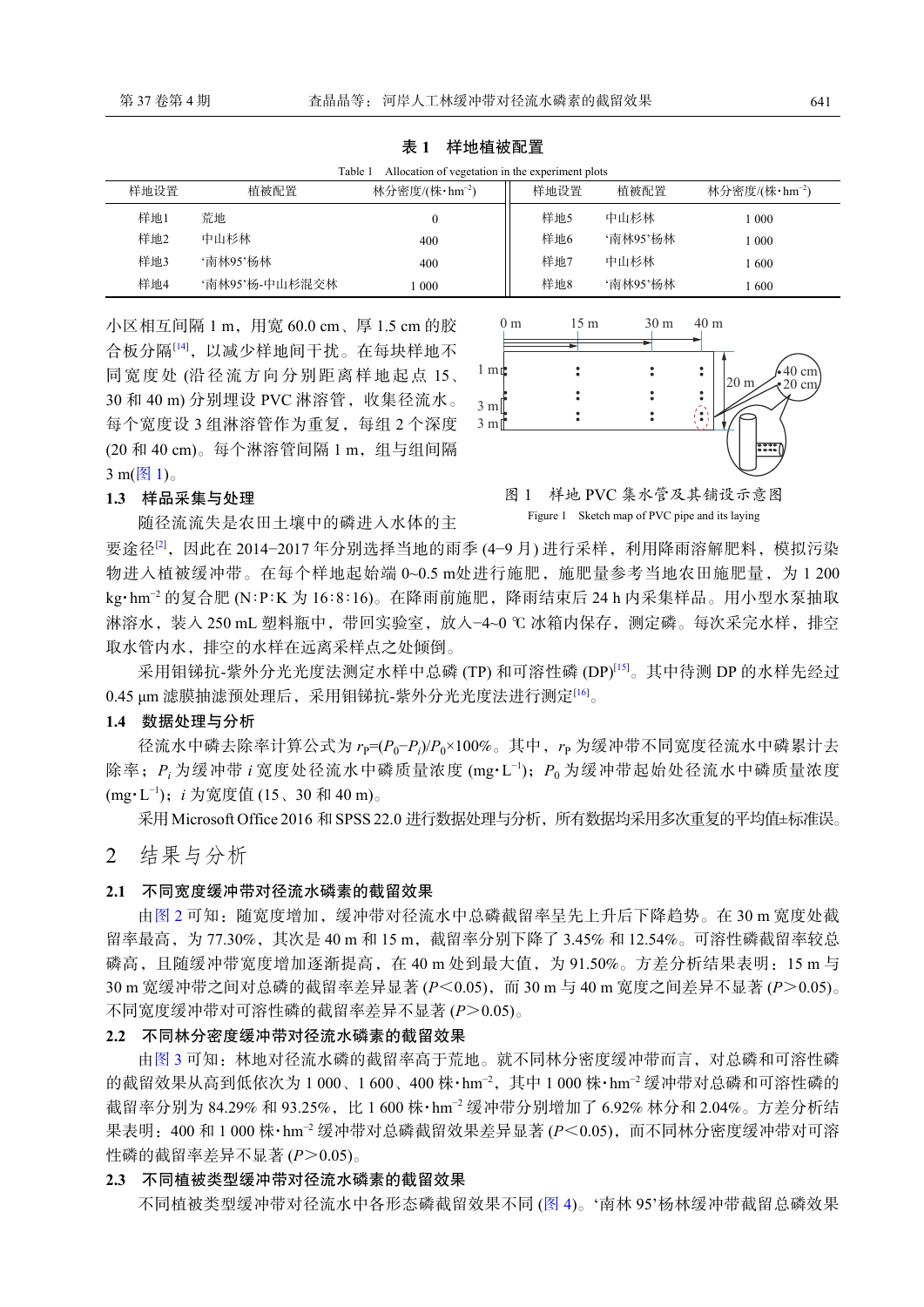<span id="page-3-0"></span>

<span id="page-3-1"></span>

Figure 2 Removal rates of TP and DP by riparian buffer strips with different widths

图 2 不同宽度缓冲带对径流水中总磷和可溶性

磷截留效果

较好,截留率为 82.37%,中山杉林和混交林缓冲带对总磷的截留率较'南林 95'杨林分别低 15.39% 和 27.10%。相比总磷,不同植被类型缓冲带对可溶性磷截留效果差异不显著 (*P*>0.05)。其中,中山杉林缓 冲带对可溶性磷截留率略高于'南林 95'杨林,两者截留率分别为 91.28% 和 89.43%。

#### **2.4** 不同林龄缓冲带对径流水磷素的截留效果

由[图](#page-3-3) [5](#page-3-3) 可知:随林龄增长,缓冲带对径流水中总磷和可溶性磷的截留能力逐渐增强,在 5 年生时截 留效果最好,总磷和可溶性磷截留率分别比 3 年生缓冲带高 57.2% 和 56.37%。6 年生缓冲带截留能力较 5 年生有所下降。单因素方差分析结果表明:不同林龄缓冲带对径流水中总磷和可溶性磷的截留率差异 极显著 ( $P < 0.01$ ), 说明林龄对缓冲带截留磷效果有影响。

<span id="page-3-2"></span>

- 图 4 不同植被类型缓冲带对径流水中总磷和可 溶性磷截留效果
- Figure 4 Removal rates of TP and DP by riparian buffer strips with different plantations

<span id="page-3-3"></span>

不同字母表示同一类型磷不同处理间差异显著 (*P*<0.05)

- 图 5 不同林龄缓冲带对径流水中总磷和可溶性 磷截留效果
- Figure 5 Dynamic of TP and DP removing by riparian buffer strips with different plantation ages

### 3 讨论与结论

宽度影响缓冲带对磷等污染物的截留效率。研究发现宽度对河岸植被缓冲带生态功能的影响最大[[17\]](#page-5-9)。 关于河岸缓冲带最佳宽度范围确定的研究较多,但迄今为止没有得到一致的结论[\[18−](#page-5-10)[20](#page-5-11)]。何聪等[[21](#page-5-12)] 研究发现:缓冲带越宽去除污染物能力越强。WANYAMA 等[[22\]](#page-6-0) 发现缓冲带宽度和去污效果并不呈线性 关系。随着宽度增加,单位宽度的缓冲带去除污染物效率不断降低[\[23](#page-6-1)]。本研究发现:缓冲带对总磷截留 率呈先升高后降低的趋势,且前 30 m 宽的缓冲带对径流水中总磷截留率变化显著,30 m 后变化不显

different densities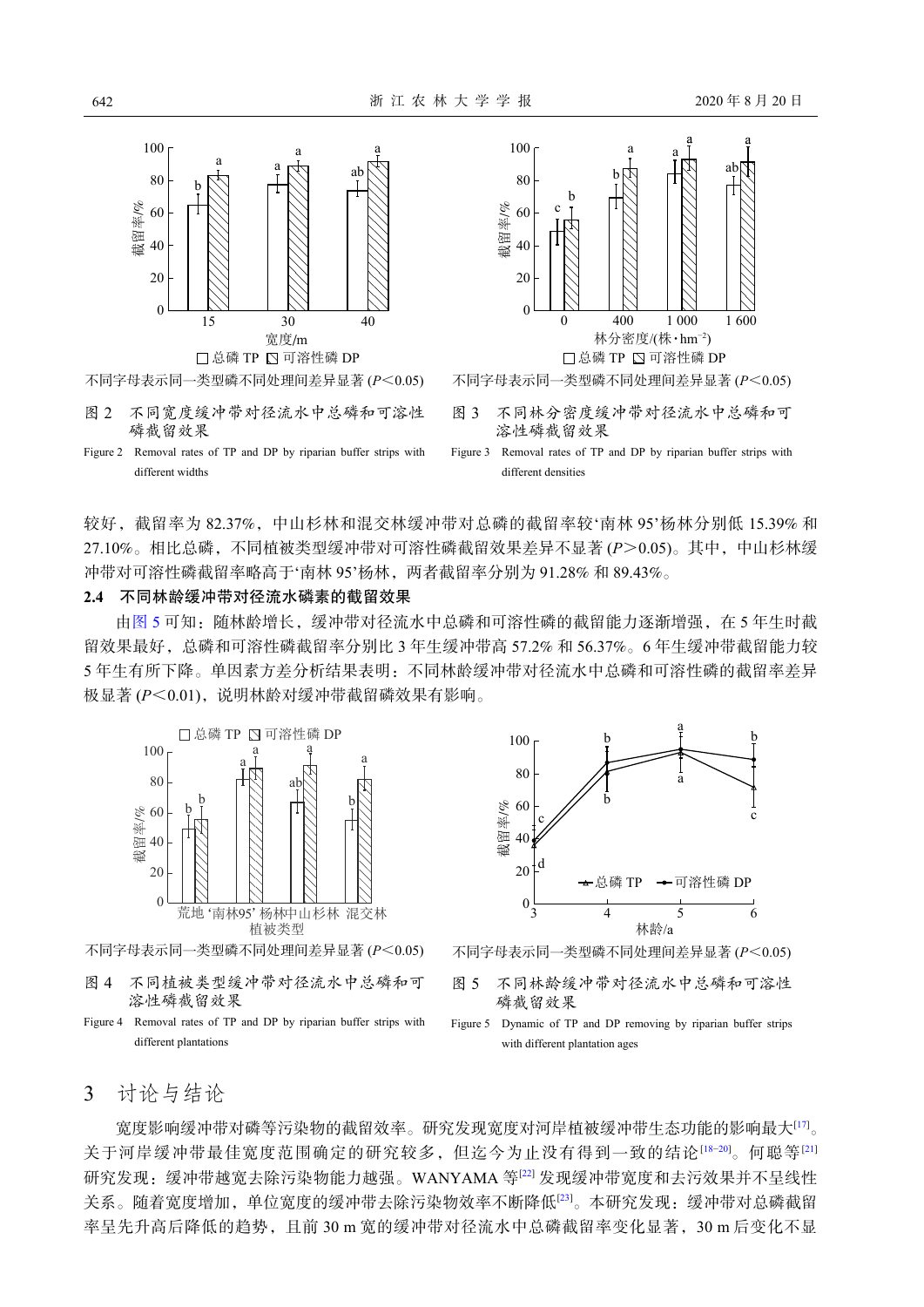著。总磷截留主要是通过物理拦截和植物吸附<sup>[\[24\]](#page-6-2)</sup>,可能是前 30 m 缓冲带截留了大部分磷素, 导致被土 壤和植物吸附的量减少,截留率下降。可溶性磷的截留率随缓冲带宽度增加而提高,但提高幅度不大, 且变化不显著,可能是可溶性磷更依赖水流运动,比吸附在颗粒物上的磷更易通过缓冲带[[25](#page-6-3)]。 因此,30 m 宽缓冲带就能满足截污要求,与前人的一些研究结果相似[\[26−](#page-6-4)[28](#page-6-5)]。

河岸缓冲带对径流水中总磷和可溶性磷的截留效果存在差异。河岸缓冲带可拦截过滤大量附着在沉 积物上的磷,尤其是颗粒态磷[\[29](#page-6-6)]。当径流水中溶解态磷浓度较高时,磷主要是经过土壤吸附、植物吸收 等作用被拦截<sup>[[7\]](#page-5-0)</sup>。缓冲带还可通过减缓径流速度,促进磷的沉积和吸收<sup>[\[30\]](#page-6-7)</sup>。研究表明河岸植被缓冲带对 总磷的去除效果较可溶性磷好[31-[32](#page-6-9)]。但 YOUNG 等[[33\]](#page-6-10) 发现: 21 m 宽的河岸缓冲带对总磷和可溶性磷的 去除率差异不显著。本研究中,缓冲带对径流水中可溶性磷的截留效果较总磷好。缓冲带对总磷和可溶 性磷的去除效果不一致,可能是由于不同研究区土壤条件以及植被生长状况不同。

目前,国内外关于乔木缓冲带适宜密度的研究相对较少。JIN 等<sup>[[34\]](#page-6-11)</sup> 发现: 植被缓冲带的密度影响其 对地表污染物的截留效果。宋思铭[[35\]](#page-6-12) 建立了河岸缓冲带植被密度-水质模型, 认为河岸缓冲带最适林分 密度为 1 074 株·hm<sup>−2</sup>。缓冲带拦截污染物能力受植被覆盖度影响<sup>[[36\]](#page-6-13)</sup>。林分密度小,截留污染物能力不 足。林分密度大不仅影响草本植物生长,且乔木落叶易增加径流水中的氮磷含量,从而降低对面源氮磷 的去除效果<sup>[[37](#page-6-14)]</sup>。本研究中林分密度为 1 000 株·hm<sup>-2</sup> 的河岸缓冲带对径流水中磷的截留效果较好, 与朱 颖等[\[14](#page-5-6)] 的研究结论一致。

'南林 95'杨林缓冲带截留径流水磷效果较中山杉好。'南林 95'杨树为速生树种,能在短期内 积累养分<sup>[\[38\]](#page-6-15)</sup>,且根系浅,主要分布于地表 0~15 cm 深度内,而中山杉是深根系树种,表层吸收少。有研 究表明,根际土壤微生物数量比非根际多 10~100 倍, 对根际微环境有显著影响<sup>[\[39](#page-6-16)]</sup>。当径流水中磷质量 浓度过高时, '南林 95'根际微生物可吸收过量的磷, 对浅层土壤磷的拦截起着重要作用。混交林相比 另外 2 种纯林截留率较低,可能是由于树种间他感作用造成不同树种吸收养分能力受到抑制。

本研究表明:随着林龄增加,缓冲带对磷截留率明显提高,5 年生时截留率达 90% 以上。 MANDER 等<sup>[\[36](#page-6-13)]</sup> 和 SNYDER 等<sup>[[40\]](#page-6-17)</sup> 研究表明: 缓冲带在林龄较小时截留污染物能力更强, 认为幼龄植被 生长需吸收大量的磷,土壤及土壤微生物的活动能力和吸附作用更好,保留更多的养分用于树木的生 长,而林龄较大时缓冲带养分的输入和输出一般处于平衡状态,表现为对磷的需求量减少。

磷肥污染只是农业面源污染的一种类型,因此研究植被缓冲带功能还应考虑其他污染物质的影响。 磷截留是个复杂的过程,地表径流中的磷素除了被乔木吸收截留外,林下的草本植物也起到一定作用[[24](#page-6-2)], 今后可增加这方面的研究,以深入分析缓冲带截留与吸收磷的过程和机制。

- 4 参考文献
- <span id="page-4-0"></span>[1] 闫丽珍, 石敏俊, 王磊. 太湖流域农业面源污染及控制研究进展[J]. 中国人口·资源与环境, 2010, **20**(1): 103 − 111. YAN Lizhen, SHI Minjun, WANG Lei. Research progress of agricultural non-point source pollution and control in Taihu Lake Basin [J]. *China Popul Resour Environ*, 2010, **20**(1): 103 − [111.](https://doi.org/10.3321/j.issn:0253-9829.2000.04.005)
- <span id="page-4-1"></span>[2] 司友斌, 王慎强, 陈怀满. 农田氮、磷的流失与水体富营养化[J]. [土壤](https://doi.org/10.3321/j.issn:0253-9829.2000.04.005), 2000, **32**(4): 188 − 193. [SI Y](https://doi.org/10.3321/j.issn:0253-9829.2000.04.005)oubin, WANG Shenqiang, CHEN Huaiman. Loss of nitrogen and phosphorus in farmland and eutrophication of water [J]. *[Soil](https://doi.org/10.3321/j.issn:0253-9829.2000.04.005)*, 2000, **32**(4): 188 − 193.
- <span id="page-4-2"></span>[3] 王华, 陈华鑫, 徐兆安, 等. 2010−2017 年太湖总磷浓度变化趋势分析及成因探讨[J]. [湖泊科学](https://doi.org/10.18307/2019.0421), 2019, **31**(4): 919 − 929. WANG Hua, CHEN Huaxin, XU Zhaoan, *[et al](https://doi.org/10.18307/2019.0421)*. Trend analysis of total phosphorus concentration in Taihu Lake from 2010 to 2017 and discussion on its causes [J]. *[Lake Sci](https://doi.org/10.18307/2019.0421)*, 2019, **31**(4): 919 − 929.
- <span id="page-4-3"></span>[4] HOFFMANN [C C, KJAERGA](https://doi.org/10.2134/jeq2008.0087)ARD C, UUSI-KÄMPPÄ J, *et al*. Phosphorus retention in riparian buffers: review of their efficiency [J]. *[J Environ Qual](https://doi.org/10.2134/jeq2008.0087)*, 2009, **38**(5): 1942 − 1955.
- <span id="page-4-4"></span>[5] MARC D, RICHARD H. Reduction in agricultural non-point source pollution in the first year following establishment of an integrated grass/tree filter strip system in southern Quebec (Canada) [J]. *Agric Ecosyst Environ*, 2009, **131**(1): 85 − 97.
- <span id="page-4-5"></span>[6] MESSER T L, BURCHELL M R I, GRABOW G L, *et al*. Groundwater nitrate reductions within upstream and downstream sections of a riparian buffer [J]. *Ecol Eng*, 2012, **47**(5): 297 − 307.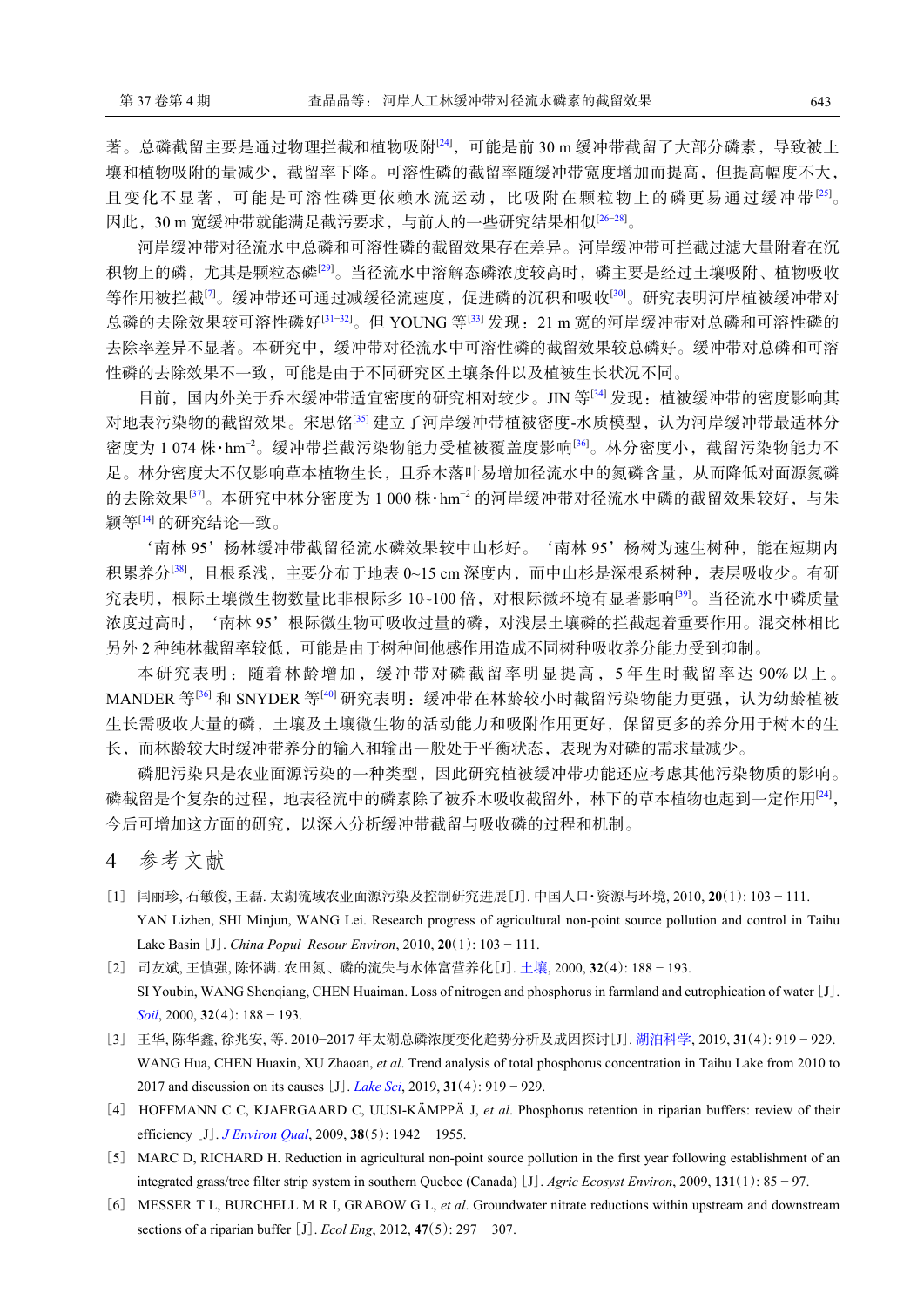- <span id="page-5-0"></span>[7] 吴永波. 河岸植被缓冲带减缓农业面源污染研究进展[J]. 南京林业大学学报 (自然科学版), 2015, **39**(3): 143 − 148. WU Yongbo. Research progress on the riparian vegetation buffer strip functions on agricultural nonpoint source pollution reduction [J]. *J Nanjing For Univ Nat Sci Ed*, 2015, **39**(3): 143 − 148.
- <span id="page-5-1"></span>[8] RICHARDSON J S, NAIMAN R J, BISSON P A. How did fixed-width buffers become standard practice for protecting freshwaters and their riparian areas from forest harvest practices? [J]. *[Freshwater Sci](https://doi.org/10.1899/11-031.1)*, 2012, **31**(1): 232 − 238.
- <span id="page-5-2"></span>[9] VIRGÓS E. Relative value of riparian woodlands in landscapes with different forest cover for medium-sized Iberian carnivores [J]. *[Biodiversity Conserv](https://doi.org/10.1023/A:1016684428664)*, 2001, **10**(7): 1039 − 1049.
- <span id="page-5-3"></span>[10] 张广分. 潮白河上游河岸植被缓冲带对氮、磷去除效果研究[J]. [中国农学通报](https://doi.org/10.3969/j.issn.1000-6850.2013.08.036), 2013, **29**(8): 189 − 194. ZHANG Guangfen. The effects of riparian vegetation buffer zones on nitrogen and phosphorus reduction in Chaobai River upstream [J]. *[Chin Agric Sci Bull](https://doi.org/10.3969/j.issn.1000-6850.2013.08.036)*, 2013, **29**(8): 189 − 194.
- [11] 李萍萍, 崔波, 付为国, 等. 河岸带不同植被类型及宽度对污染物去除效果的影响[J]. 南京林业大学学报 (自然科学 版), 2013, **37**(6): 47 − 52. LI Pingping, CUI Bo, FU Weiguo, *et al*. Effects of riparian buffer vegetation types and width on pollutant removal [J]. *J*

*Nanjing For Univ Nat Sci Ed*, 2013, **37**(6): 47 − 52.

<span id="page-5-4"></span>[12] 朱晓成, 吴永波, 余昱莹, 等. 太湖乔木林河岸植被缓冲带截留氮素效率[J]. 浙江农林大学学报, 2019, **36**(3): 565 − 572. ZHU Xiaocheng,WU Yongbo,YU Yuying, *et al*. Removing nitrogen with trees planted in the riparian vegetation buffer

strips of Taihu Lake [J]. *J Zhejiang A*&*F Univ*, 2019, **36**(3): 565 − 572.

<span id="page-5-5"></span>[13] 王珊珊, 张帅, 王诗乐, 等. 河岸带乔木树种配置方式对面源污染物NH<sup>+</sup>的去除效果[J]. [森林工程](https://doi.org/10.3969/j.issn.1001-005X.2014.04.005), 2014, 30(4): 27 − 30.

WANG Shanshan, ZHANG Shuai, WANG Shile, *et al.* Effects of nitrogen removal for non-point source pollution by riparian arbor plant arrangement [J]. *[For Engineering](https://doi.org/10.3969/j.issn.1001-005X.2014.04.005)*, 2014, **30**(4):  $27 - 30$ .

- <span id="page-5-6"></span>[14] 朱颖, 吴永波, 李文霞, 等. 河岸人工林缓冲带截留磷素能力及适宜宽度[J]. [东北林业大学学报](https://doi.org/10.3969/j.issn.1000-5382.2016.12.007), 2016, **44**(12): 31 − 36. ZHU Ying, WU Yongbo, LI Wenxia, *et al*. Phosphorus retention capacities and fitting width of different riparian plantation buffer strips [J]. *[J Northeast For Univ](https://doi.org/10.3969/j.issn.1000-5382.2016.12.007)*, 2016, **44**(12): 31 − 36.
- <span id="page-5-7"></span>[15] 雷立改, 马晓珍, 魏福祥, 等. 水中总氮、总磷测定方法的研究进展[J]. [河北工业科技](https://doi.org/10.7535/hbgykj.2011yx01019), 2011, **28**(1): 72 − 76. LEI Ligai, MA Xiaozhen, WEI Fuxiang, *et al*. Research progress of determination of total nitrogen and total phosphorus in seawater [J]. *[Hebei J Ind Sci Technol](https://doi.org/10.7535/hbgykj.2011yx01019)*, 2011, **28**(1): 72 − 76.
- <span id="page-5-8"></span>[16] 高励珍, 郝茜, 张术杰. 分光光度法测定氯化稀土, 碳酸轻稀土中磷酸根量[J]. 稀土, 2016, **37**(1): 116 − 120. GAO Lizhen, HAO Qian, ZHANG Shujie. Determination of phosphorus radicle content in rare earth chloride and light rare earth carbonate by phosphorus-antimonate-molybdenum blue spectrophotometric [J]. *Chin Rare Earths*, 2016, 37(1):  $116 - 120$ .
- <span id="page-5-9"></span>[17] 饶良懿, 崔建国. 河岸植被缓冲带生态水文功能研究进展[J]. [中国水土保持科学](https://doi.org/10.3969/j.issn.1672-3007.2008.04.022), 2008, **6**(4): 121 − 128. RAO Liangyi, CUI Jianguo. Research advances on the eco-hydrological functions of riparian buffer [J]. *[Sci Soil Water](https://doi.org/10.3969/j.issn.1672-3007.2008.04.022) [Conserv](https://doi.org/10.3969/j.issn.1672-3007.2008.04.022)*, 2008, **6**(4): 121 − 128.
- <span id="page-5-10"></span>[18] 赵警卫, 胡彬. 河岸带植被对非点源氮、磷以及悬浮颗粒物的截留效应[J]. 水土保持通报, 2012, **32**(4): 51 − 55. ZHAO Jingwei, HU Bin. Interception of non-point source N and P and suspended solid matter by riparian vegetation [J]. *Bull Soil Water Conserv*, 2012, **32**(4): 51 − 55.
- [19] LEF K H, ISENHART T M, SCHULTZ R C, *et al*. Multispecies riparian buffers trap sediment and nutrients during rainfall simulations [J]. *J Environ Qual*, 2000, **29**(4): 1200 − 1205.
- <span id="page-5-11"></span>[20] DORIOZ J M, WANG D, POULENARD J, *et al*. The effect of grass buffer strips on phosphorus dynamics-a critical review and synthesis as a basis for application in agricultural landscapes in France [J]. *Agric Ecosyst Environ*, 2007, **117**(1): 4 − 21.
- <span id="page-5-12"></span>[21] 何聪, 刘璐嘉, 王苏胜, 等. 不同宽度草皮缓冲带对农田径流氮磷去除效果研究[J]. 水土保持研究, 2014, **21**(4): 55 − 58.

HE Cong, LIU Lujia, WANG Susheng, *et al*. Study on efficiency of sward buffer strips with different structures on removal of nitrogen and phosphorus in farmland runoff [J]. *Res Soil Water Conserv*, 2014, **21**(4): 55 − 58.